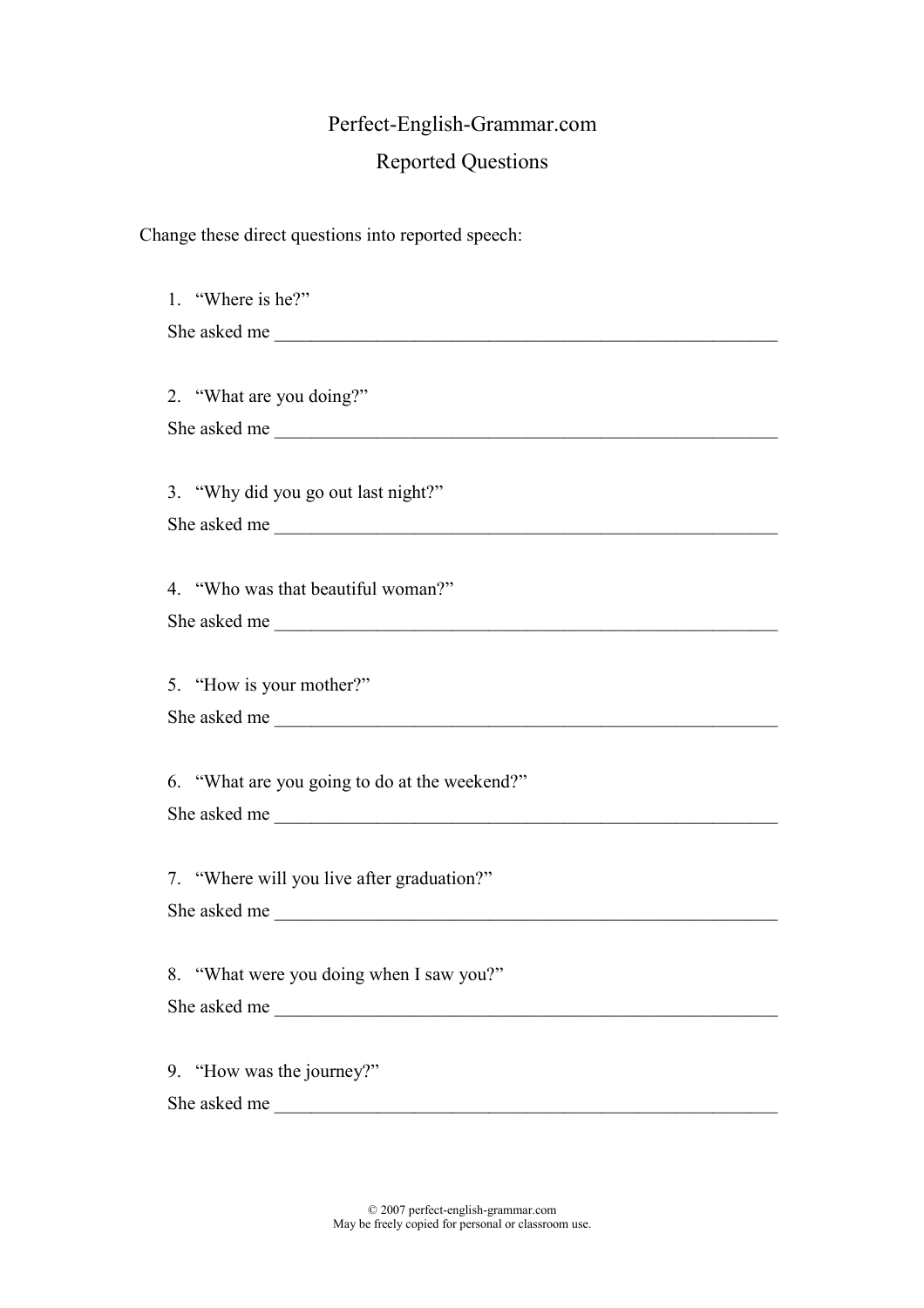10. "How often do you go to the cinema?" She asked me \_\_\_\_\_\_\_\_\_\_\_\_\_\_\_\_\_\_\_\_\_\_\_\_\_\_\_\_\_\_\_\_\_\_\_\_\_\_\_\_\_\_\_\_\_\_\_\_\_\_\_\_\_\_ 11. "Do you live in London?" She asked me \_\_\_\_\_\_\_\_\_\_\_\_\_\_\_\_\_\_\_\_\_\_\_\_\_\_\_\_\_\_\_\_\_\_\_\_\_\_\_\_\_\_\_\_\_\_\_\_\_\_\_\_\_\_ 12. "Did he arrive on time?" She asked me 13. "Have you been to Paris?" She asked me \_\_\_\_\_\_\_\_\_\_\_\_\_\_\_\_\_\_\_\_\_\_\_\_\_\_\_\_\_\_\_\_\_\_\_\_\_\_\_\_\_\_\_\_\_\_\_\_\_\_\_\_\_\_ 14. "Can you help me?" She asked me 15. "Are you working tonight?" She asked me 16. "Will you come later?" She asked me \_\_\_\_\_\_\_\_\_\_\_\_\_\_\_\_\_\_\_\_\_\_\_\_\_\_\_\_\_\_\_\_\_\_\_\_\_\_\_\_\_\_\_\_\_\_\_\_\_\_\_\_\_\_ 17. "Do you like coffee?" She asked me 18. "Is this the road to the station?" She asked me 19. "Did you do your homework?" She asked me 20. "Have you studied reported speech before?" She asked me \_\_\_\_\_\_\_\_\_\_\_\_\_\_\_\_\_\_\_\_\_\_\_\_\_\_\_\_\_\_\_\_\_\_\_\_\_\_\_\_\_\_\_\_\_\_\_\_\_\_\_\_\_\_